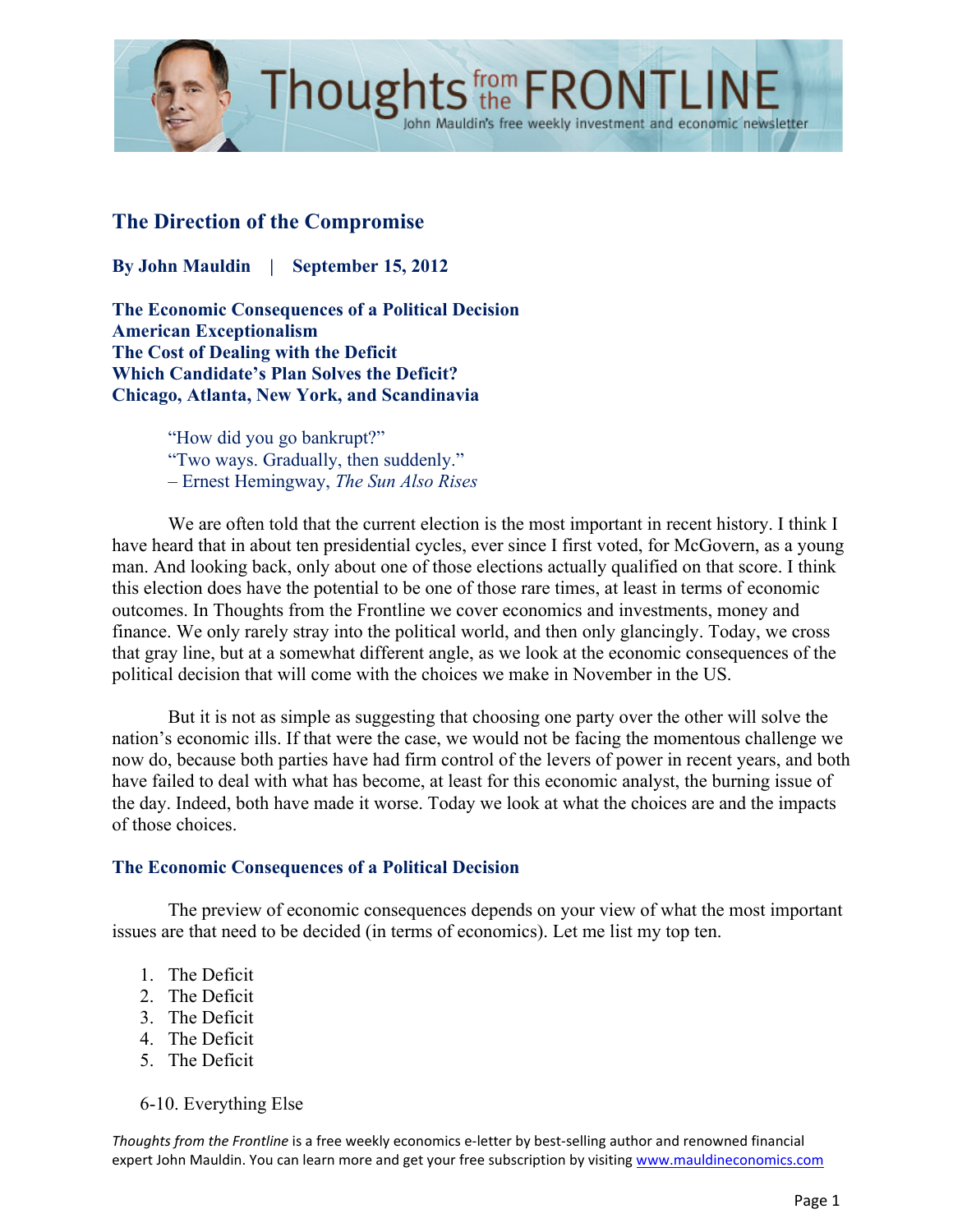I am only being mildly flippant. How we deal with the deficit affects everything else. And not dealing with the deficit leads to a disaster of biblical proportions, the equivalent of all eight of the first eight plagues. Ask Greece or Spain.

It is easy to dismiss the deficit as something that has always been there. Haven't Chicken Littles been telling us the deficit sky is falling for decades? Japan seems to be capable of running large deficits, and we are nowhere near their level of debt. Isn't "Japanese Disease" the worst outcome we are looking at – a slow-growth world that, while frustrating, is not cataclysmic? And some have been calling for even larger deficits in the name of spurring economic growth and jobs, harking back to periods when the government did indeed run deficits and the economy seemed to respond and once again grew.

It is easy to dismiss deficits as something we can deal with later. Like Hemingway's character, who when asked "How did you go bankrupt?" replied, "Two Ways. Gradually, then suddenly."

For most times, deficits are indeed not a problem. Many families and companies and governments run losses and borrow money to keep from having to curb their lifestyles and programs. It is not actually the immediate deficit that is the issue, but the total debt. If debt is low and cash flow is good, then deficits can be a good thing. Debt that is invested in income-producing assets or infrastructure that makes a family or business or nation work more efficiently can be beneficial.

It is when the total debt becomes too large that servicing that debt becomes an issue. And that is when the lenders first ask for more collateral or higher interest and then, if the debt is not brought under control, they stop lending. For a nation, its bond market simply collapses.

In a book that we have looked to many times, *This Time Is Different*, Ken Rogoff and Carmen Reinhart detail over 200 instances where nations had a credit crisis. One of their main points is that nations seem to be able to borrow money right up until what they call the "Bang Moment" happens, and the bond market no longer functions. Right up until that moment, proponents of ever more debt argue that "this time is different," but it never is.

In the opening line of *Anna Karenina* Leo *Tolstoy* says, "Happy families are all alike; every unhappy family is unhappy in *its own way*." And governments and nations that get into debt problems get into them in their own way, as well. Spain, we are told, is not Greece. And it certainly is not. Spain created a completely different route to its own debt crisis than did Greece . And France, which will argue that it is neither Greece nor Spain (nor Italy nor Portugal, etc.), will find that if it does not quickly adjust its finances (and it certainly appears to be in massive denial), it will devise yet another way to have a full-blown debt crisis, with the bond vigilantes at her door.

It is a process I describe in *Endgame.* Much of Europe faces a debt crisis. It will not end happily. Spain and Greece have falleninto what can only be described as a depression. Much of the rest of Europe is either in recession or at the tipping point, and a slip into a full-blown, continentwide depression is quite possible, for reasons we have explored in previous letters. Simply,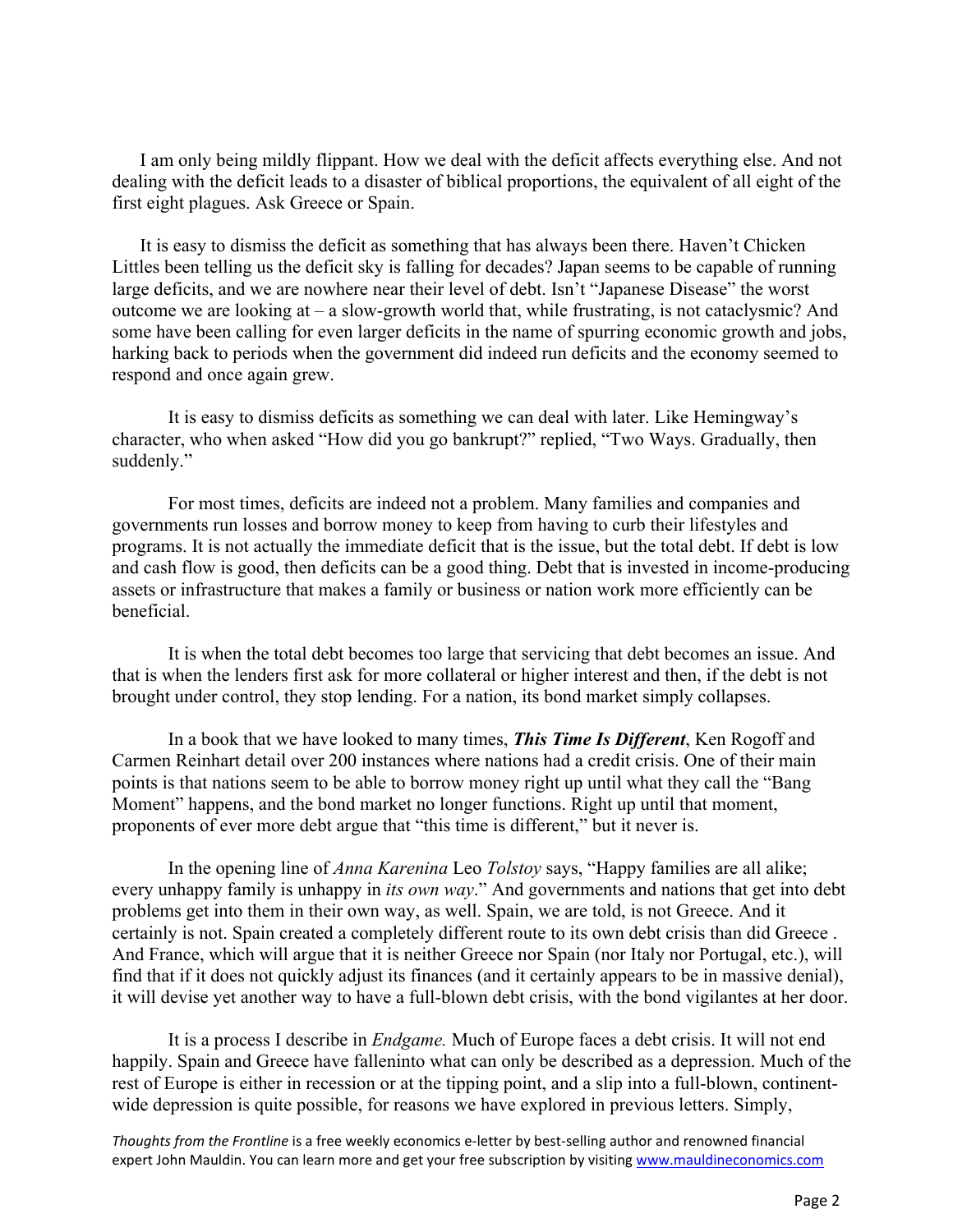Southern Europe (along with Ireland) borrowed too much money (for different reasons), all European banks leveraged themselves too much (with the blessings of the regulators), and the Europeans created massive internal trade imbalances.

It is impossible to balance out a fiscal deficit while running a massive trade deficit, especially if there is capital flight. And a fall in currency prices, which is the normal balancing mechanism for a trade deficit, is not available to Greece, Spain et al. as long as they remain in the eurozone. This leaves a very large shift in labor costs as the only way to rebalance, and that solution cannot come quickly in the peripheral countries, without politically impossible structural reforms. The eurozone has no good choices. No matter what they (as a collective Europe and as individual countries) choose, it will mean years of extreme economic hardship.

Japan, as I am wont to say, is a bug in search of a windshield. They have transmuted the savings of two generations into the largest debt ever for a country that I am aware of (in terms of GDP). It is now approaching 220% and rising at a prodigious pace, about 10% in 2011. They have gone from a savings rate of 16% to around 1%, largely due to an aging population that is now living off its savings.

When that savings rates goes negative, and it is a demographic certainty that it will, Japan will either be forced to pay higher interest rates or print massive amounts of yen or cut government spending by equally massive amounts. All of those options are ugly in the short term. If interest rates rose by a mere 2% for Japan, they would be spending more than 70% of their budget on just interest expense within a few years. That is *not* a workable business model. Today, we can't get into the election later this month in Japan, but it will be an important one.

#### **American Exceptionalism**

The US deficit (held by the public) is now over 72% of GDP and rising.

"Egan-Jones Ratings Co. said Friday [September 14] it downgraded its U.S. sovereign rating to AA- from AA on concerns that the Fed's new round of quantitative easing, or QE3, will hurt the U.S. economy. The ratings agency said the Fed's plan of buying \$40 billion in mortgage-backed securities a month and keeping interest rates near zero does little to raise GDP, reduces the value of the dollar, and raises the price of commodities. 'From 2006 to present, the US's debt to GDP rose from 66% to 104% and will probably rise to 110% a year from today under current circumstances; the annual budget deficit is 8%,' Egan-Jones said in a note. 'In comparison, Spain has a debt to GDP of 68.5% and an annual budget deficit of 8.5%.'" (MarketWatch)

(For what it's worth, I don't count the "Social Security Trust Fund" as debt, as it is an accounting fiction. It does not exist except on a fictional balance sheet, thus I see the debt as less than Egan-Jones does, but they are correct about the deficit.)

There is no set debt-to-GDP ratio at which point a nation loses its ability to borrow money at reasonable rates. For Russia it was 12% in 1998. Japan, as noted above, is at 220% (the exact figure is somewhat up for debate, but this is close enough). Spain lost access without major ECB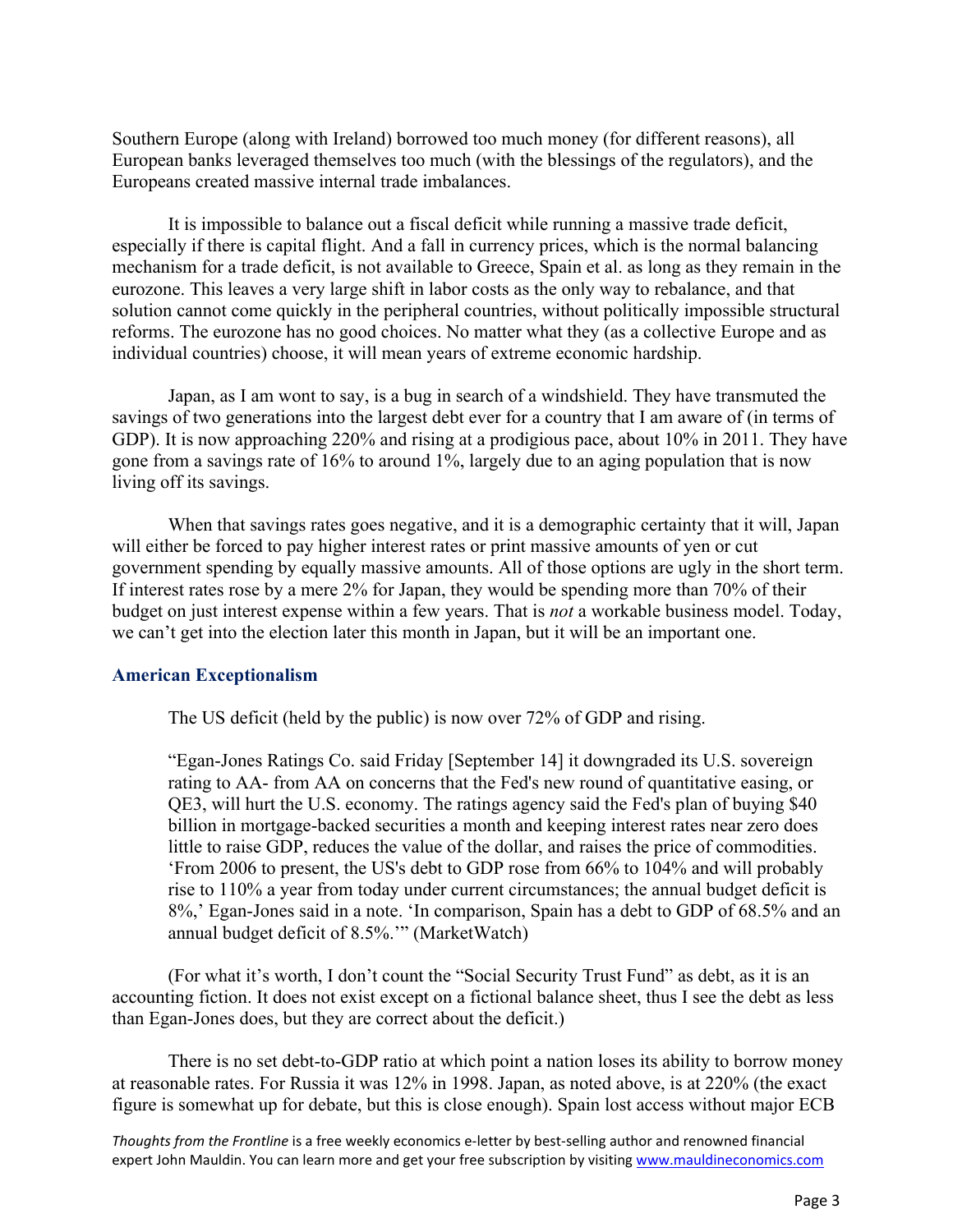intervention at less than 68%. Italy is at 120% and has seen its rates rise to levels that cannot be sustained.

At some point, if a nation does not get its debt and deficit under control, it will lose access to the bond market at reasonable rates. There have been no exceptions. There is a point at which the bond market begins to worry about the ability of a nation to repay its debt with a currency that is now worth less than when the money was lent, and then interest rates begin to climb.

There is no reason to think the US will be an exception to that rule. That is not what is meant by American exceptionalism.

Why do I think the deficit is such an issue? What makes me concerned that we can't wait another four years until the US loses access to a low-interest bond market? Would that really be a disaster?

First, in a world without Europe or Japan, the US could probably go out to the latter part of this decade running large deficits. We have the world's reserve currency, we are the major superpower, the engine of free markets, etc.

But I think Europe is likely to hit a real wall by the end of 2013 or the middle of 2014, if not sooner. Ditto for Japan. I am afraid that the bond marketeers will look at their losses in Europe and Japan and tell the US government something like this:

"We have already watched the movies about European and Japanese debt. Those did not have happy endings. The US debt movie seems to be based on the same script; so if you don't mind, since we know how this ends, we are going to slip out during intermission."

In my opinion, the deficit needs to be dealt with in 2013. If we wait until 2014, we will be in the middle of another election. As we will discuss below, solving the deficit is going to involve politically unpopular compromises for either or both parties. While I am optimistic that something can be done in 2013, I am cynical enough to think that 2014 is much more politically problematic.

By 2015 the debt will be well above 90% of GDP. As outlined in previous letters, there is increasing evidence that when the debt of a country grows to 90%, GDP slows by about 1%, which of course makes it harder to grow your way out of debt.

Interest rates start to rise as a result, and that makes it harder to balance the budget. Yes, I know, the Fed can hold rates down and print money; but printing money in quantity is not a strategy designed to bolster bond market confidence in the value of the dollar.

Not only the research of Rogoff and Reinhart, but numerous other studies also point out that when confidence goes, it is a fairly quick process. It is indeed the *Bang!* moment.

If rates start to creep up, perhaps Congress will be forced to do something. But at that point, it will be time for higher taxes and deeper cuts than any of us can now imagine. The longer things go on as they are, the worse the final result and restructuring will be.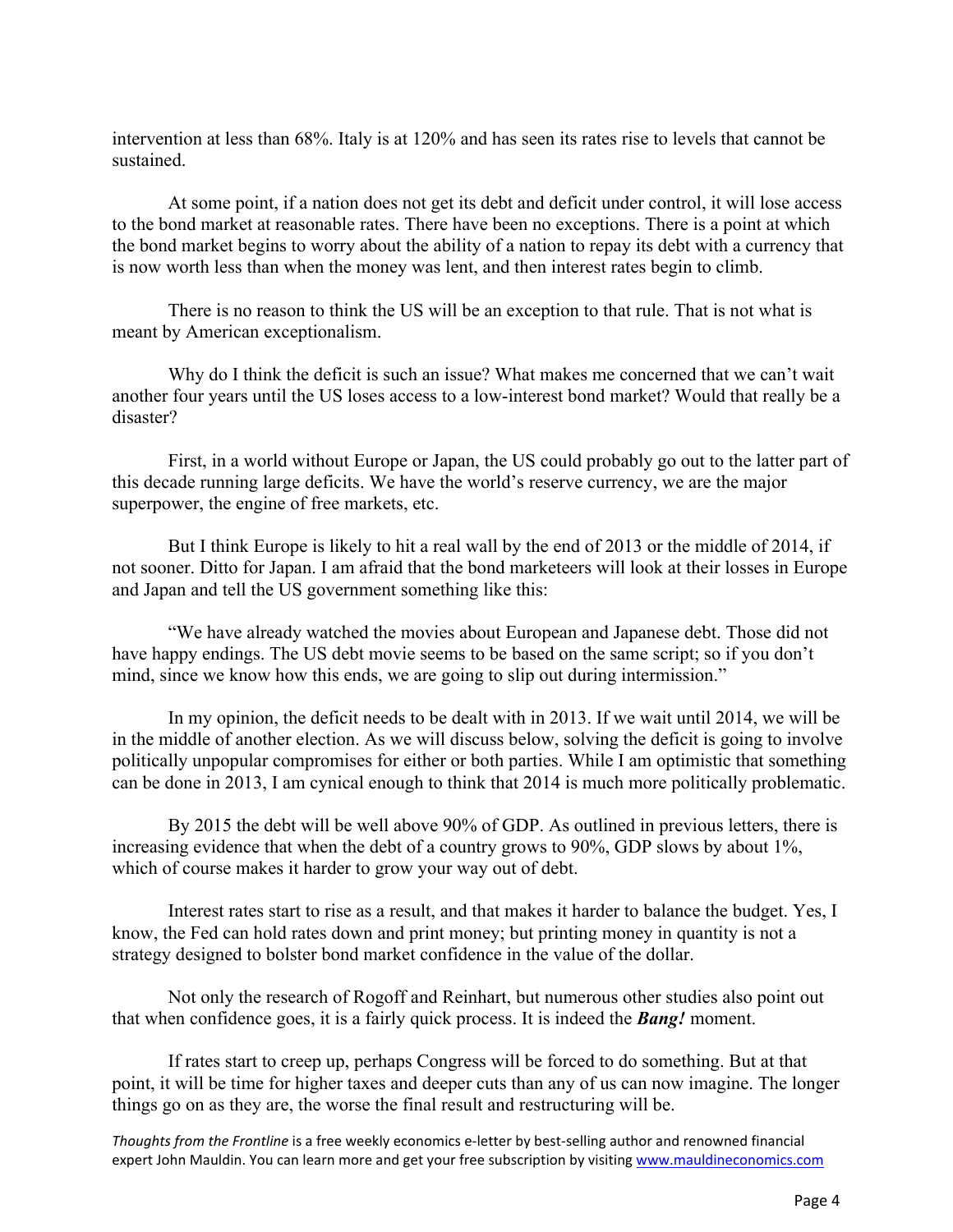We have often been told that borrowing money creates a problem for our children. And that is true. But it is also creating a problem for this generation in the here and now.

Much of Europe and Japan are going to fall into a depression as a result of their unwillingness to deal with the deficits and the structural issues they face. 25% unemployment is an ugly, ugly reality that is spreading across Southern Europe. Japan will face its own version of a debt crisis, and I think the result will be significant inflation in its import prices and a drop in the living standards of its elderly.

Perhaps I am wrong and the US can go on for another four years before we reach our own *Bang!* moment. Things can sometimes go on for longer than we think, for reasons we (or at least I) do not understand. But waiting longer certainly will not make it any easier. Entitlement programs are steadily getting into worse shape, and interest costs will be another \$80 billion a year for the additional debt we will take on (my back-of-the-napkin estimate – you can make your own). Trying to solve the problem four years from now will require decisions even more difficult than those we have to make now.

#### **The Cost of Dealing with the Deficit**

Let's be clear. For reasons I have written about at length, there is a significant cost to cutting the deficit. It will impact current-year GDP. I certainly would not advocate balancing the budget all at once or even in a few years. I would suggest cutting by no more than 1% of GDP per year, or about \$150 billion a year. Even that little will produce growth headwinds.

Tax cuts or increases have an impact on the economy. Quoting from *Forbes:*

"A powerful analysis by President Barack Obama's first Chair of his Council of Economic Advisers (CEA) indicates the President's proposed tax increases would kill the economic recovery and throw nearly 1 million Americans out of work. Those are the extraordinary implications of academic research by Christina D. Romer, who chaired the CEA from January 28, 2009 – September 3, 2010. In a paper entitled "The Macroeconomic Effects of Tax Changes," published by the prestigious *American Economic Review* in June 2010 (*during her tenure at the White House*), she stated: 'In short, tax increases appear to have a very large, sustained, and highly significant negative impact on output.'

"The AER paper, co-authored with her husband and fellow UC Berkeley Professor, David H. Romer, examines the impact of tax increases and reductions on U.S. economic growth for the period 1945 to 2007. One of the innovations in the paper is its focus on 'exogenous' changes in taxes, that is changes in taxes that were meant to either increase the rate of economic growth (not simply offset a recession), such as the Kennedy, Reagan and Bush tax cuts, or to reduce the budget deficit, such as the Clinton tax increase. Excluded were 'endogenous' tax changes that were purely countercyclical, such as the 1975 tax rebates, or were used to 'offset another factor that would tend to move output growth away from normal', such as the tax increases to finance the Korean war and the introduction of the payroll tax to finance Medicare.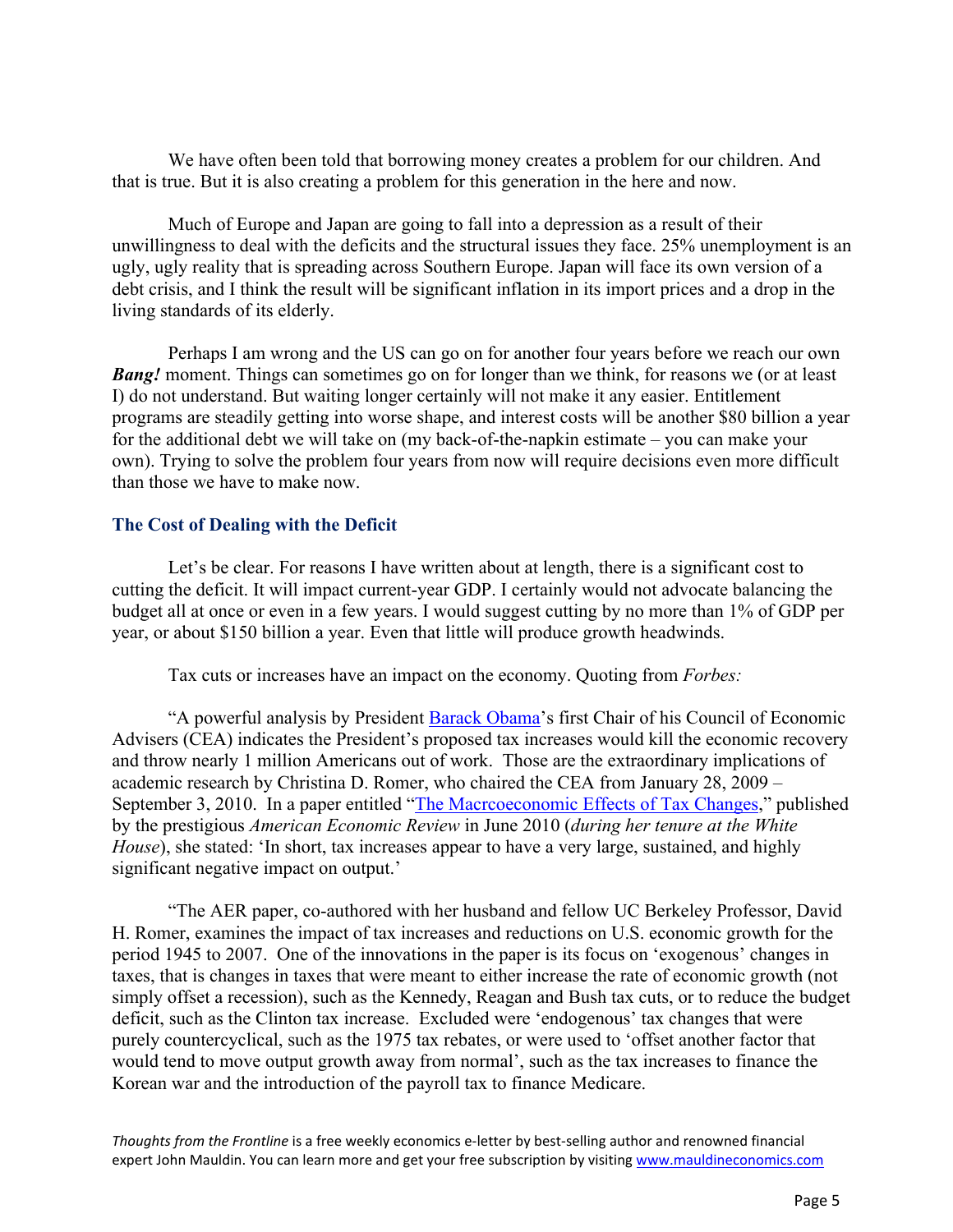"The Romers' baseline estimate suggests that a tax increase of 1% of GDP (about \$160 billion in today's economy) reduces real GDP by 3% over the next 10 quarters. In addition, the Romers used a variety of statistical tests to take into account other factors that could influence economic growth at the time of the tax changes, including government spending, monetary policy, the relative price of oil, and even whether the President was a Democrat or Republican (it doesn't matter much). A summary of the statistical work estimates that a tax increase of 1% of GDP would lead to a fall in output of 2.2% to 3.6% over the next 10 quarters.

*"'In all cases, the effect of tax changes on output remains large and highly statistically significant,'* they write.

*"'Thus the finding that tax changes have substantial impacts on output appears to be very durable. That including controls for known output shocks has little effect on the estimated impact of tax changes is important indirect evidence that our new measure of fiscal shocks is not correlated with other factors affecting output.'*

*"'The behavior of output following these more exogenous changes indicates that tax increases are highly contractionary. The effects are strongly significant, highly robust, and much larger than those obtained using broader measures of tax changes.'"*

Forbes *goes on to say that "*In his 2013 budget, President Obama proposes \$103 billion in 2013 tax increases, including \$83 billion of higher income taxes on those who make more than \$250,000 a year, or about 0.65% of GDP. Using the Romer baseline estimate, that would reduce real GDP by 2 percentage points over the next 10 quarters. Based on the general relationship between economic growth and unemployment, such a fall in output implies a loss of more than 800,000 jobs."

(Note: There are those who disagree, often vigorously, with the conclusions of the paper, but offer no counter-data that I am aware of. Romer resigned less than two months after publishing the paper.)

Basic economic accounting and academic research suggest that cutting spending will also have a contractionary effect on GDP for about 4-5 quarters. But if you cut 1% a year for 5 years, then you have reduced potential GDP by 1% year for those 5 years, which does *not* help job growth.

Of course, if the US loses access to low-cost bonds, that will be a disaster that even worse for jobs. We face either a difficult situation or a disastrous one. That is the nature of the Endgame, when the Debt Supercycle is in its final throes. There are no easy choices. Right now the US merely has some very difficult choices. If we put those off much longer, we will be faced with the disastrous choices of Europe.

## **Which Candidate's Plan Solves the Deficit?**

I am not going to go into detail about how to balance the budget over time in this letter. There are numerous ways to get there. Simpson-Bowles (the presidential debt commission) is one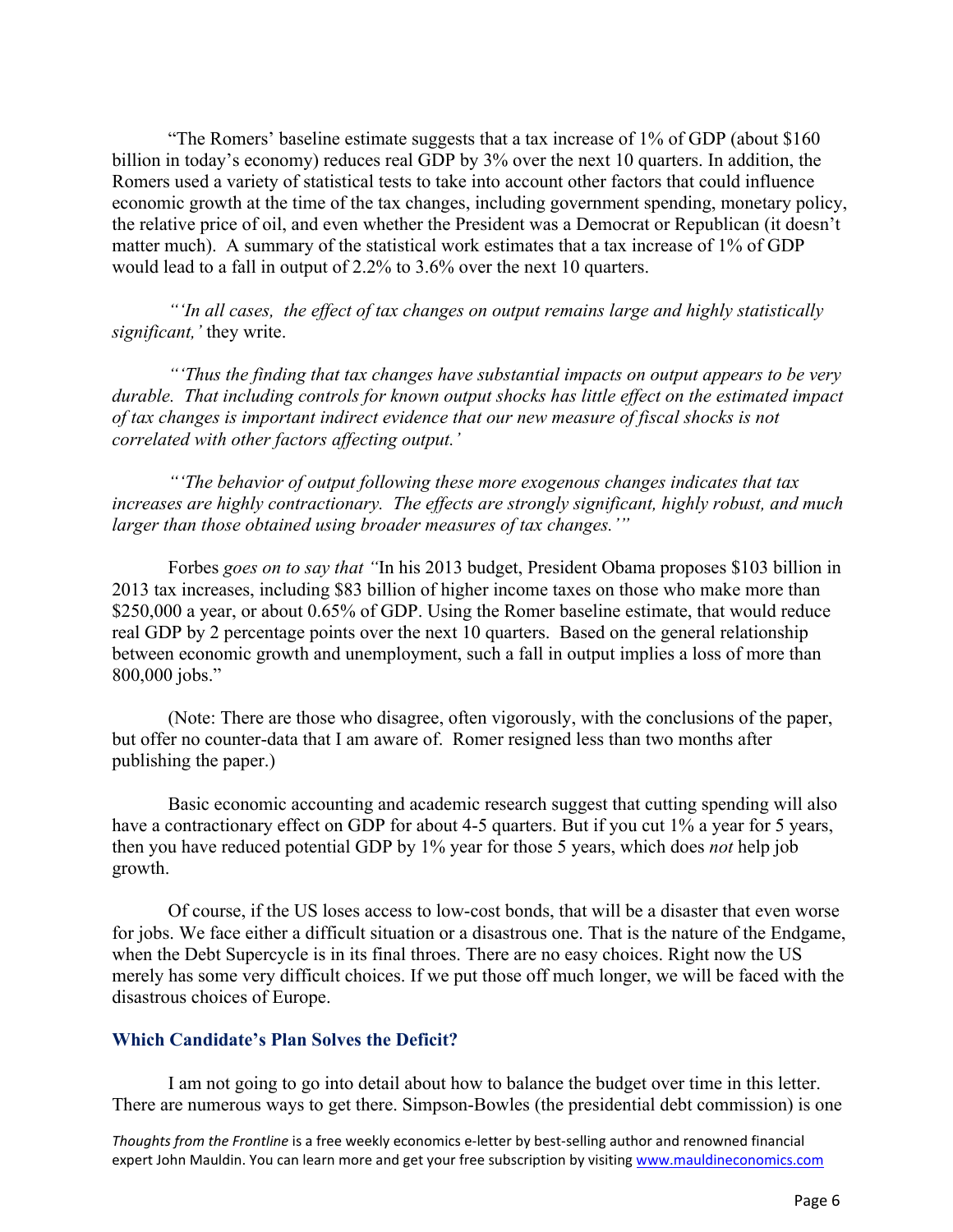path. It gets rid of many of the so-called tax expenditures and actually reduces the top rate by 24% and raises more taxes.

I would prefer to get rid of almost all tax deductions, except the earned-income tax credit, and end up with a lower top rate. The large majority of tax deductions favor those with higher income, anyway. If I really got my wish, there would be some type of consumption tax (like a VAT) and much lower income taxes across the board, and perhaps we'd even get rid of the Social Security tax as part of the deal, which would clearly help lower-income citizens. For what it's worth, consumption taxes have less of a negative impact on the economy than income taxes.

Neither the Romney proposed budget nor the budget Obama submitted to Congress (and that did not get even one positive vote from his own party) is politically doable, and both have serious problems in dealing with the deficit.

To get to a real budget solution is going to take a compromise, which means some combination of spending cuts and tax increases. It must deal with entitlements and health care. In one sense, the election is about how much health care we want and how we want to pay for it. Everything else is "easy" after that.

I have talked with lots of Congressmen, Senators, and their staffers in the past few years, from both parties. They all get that something must be done, and my sense is that they will do something after this election. The consequences of doing nothing would be disastrous, especially given the "fiscal cliff." Facing such a scenario, I think Congress will act.

The question then becomes, what is the nature of this compromise? And that, gentle reader, will be the real economic effect of this election.

#### **We are voting about the direction of the compromise. Pure and simple.**

One path will mean a larger government and budget, and the other a (relatively) smaller government, although I can see no path to a truly smaller government in terms of tax burden, unless we decide we want a lot less health care, which I do not see anyone predicting or advocating.

A "sweep" by either party would be a game changer, but that does not seem likely, according to any poll I am looking at today.

As we saw last week, in research I cited from Europe, there is a correlation between government size and GDP growth. Which makes sense, in that jobs really come from the private sector. Government jobs depend on taxes, which come from the private sector. Please note that this is not the same as saying that we should get rid of all government costs to increase economic efficiency – that is clearly not true. But we should recognize the costs of government spending and taxing of the private sector.

It will come as no surprise that I favor the smaller-government version. But I hope that while we are on the way to compromise we will completely overhaul the tax code, simplifying the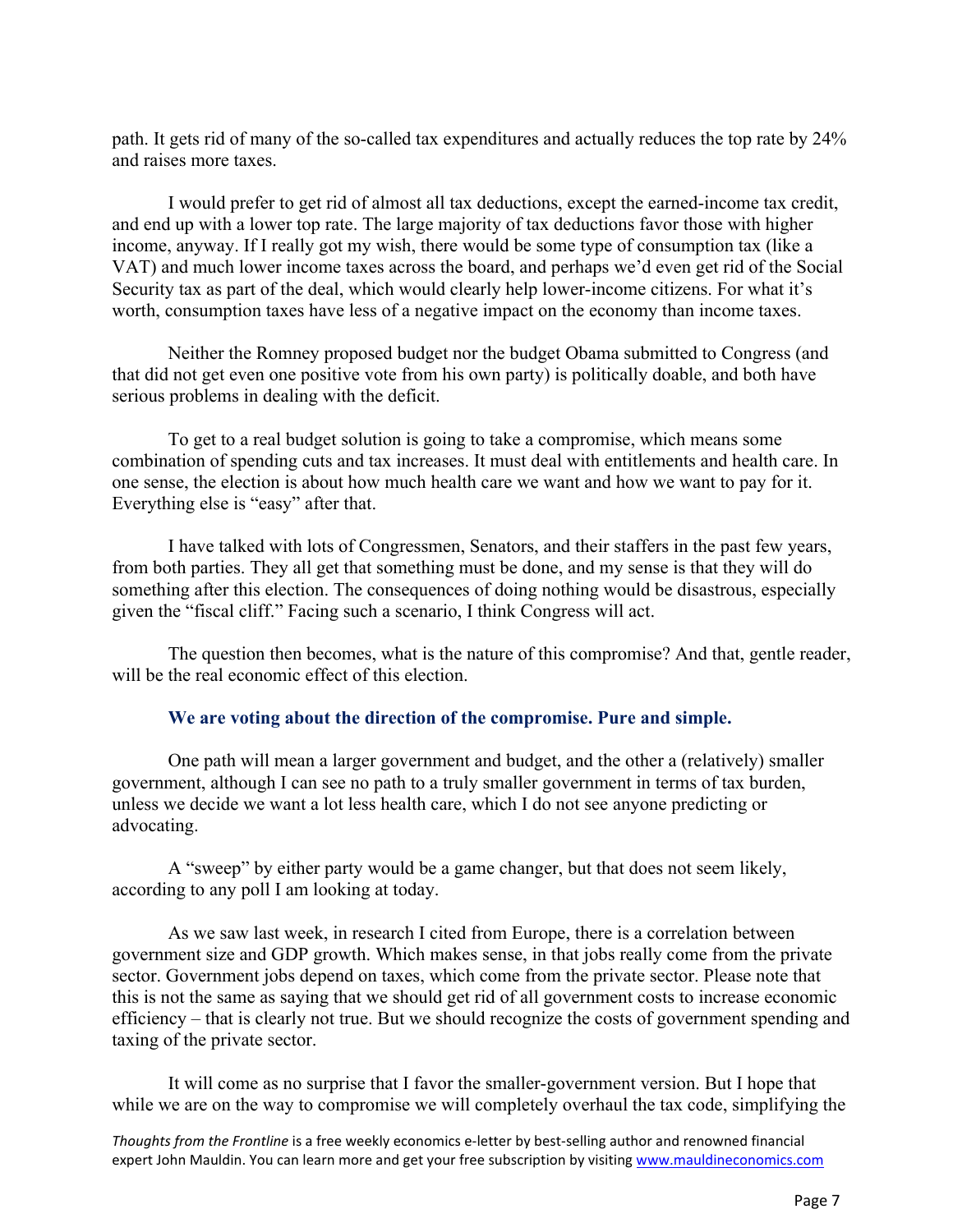process and lowering overall rates while eliminating most tax deductions. And perhaps getting rid of *all* special corporate tax deductions, while lowering the rate to 15% on US income and 10% on foreign income. That would mean the very large corporations that shelter income by various means and domiciles would pay taxes just like local businesses. We could drop the rates that low and still collect more taxes and really boost our economic competitiveness.

If we balance the budget over time (say 5-6 years) and lower tax rates, while eliminating special deductions and tax expenditures (and I say, get rid of almost everything!), and drill more oil and gas so we can start exporting energy, I will become a raging bull, and not too far in the future. In such a scenario, the future of the United States would be better and brighter than ever. It is the one I want for my kids.

And if we don't act responsibly? Then we need to get ready to batten down the hatches, because if it going to be an exceedingly rough storm. I think we'll know by the middle of next year. And yes, I know our choices will mean radically different investment environments ahead, but that is why this election makes such a difference. It really is about avoiding a depression.

In the very near future, I am going to post for the public two interviews I did along these lines, one with Newt Gingrich and the other with Erskine Bowles. I think you will find both very interesting.

If you feel the way I do about the need to balance the budget, you might want to sign the "Citizen's Petition To Fix The Debt" The petition can be found at www.fixthedebt.org.

While I prefer the smaller-government path, the more important thing is to balance the budget. As businessmen, we can deal with reality. I prefer one where I have more left over to save and invest in growing my business, but I will cope. To not get serious about the budget and the debt is a sure path to disaster. Let's all tell our Congressmen and Senators to work together to get the job done.

## **Chicago, Atlanta, New York, and Scandinavia**

I am off to Chicago on September 19, presenting at the RDA Financial Network Investor Forum, from 6:00 to 7:30 PM. The Forum will be held at the Chicago Marriott Oak Brook. This event is sponsored by Steve Blumenthal and my friends at CMG. If you would like to attend, please email Linda Cianci at Linda@cmgwealth.com.

And I'm speaking October 1 in New York at the 8<sup>th</sup> Annual Value Investing Congress. I'll be joined by many really smart speakers, including Bill Ackman and David Einhorn. I've been able to secure a "friends and family" discount, if you'd like to join me there: \$1,500 off the regular price to attend. To take advantage of these savings, *register by September 7th* at www.ValueInvestingCongress.com/Mauldin with discount code **N12JM.**

And what fun, I get to go to Scandinavia for three days next January.

It is time to hit the send button. Next week I will report on the Casey conference and come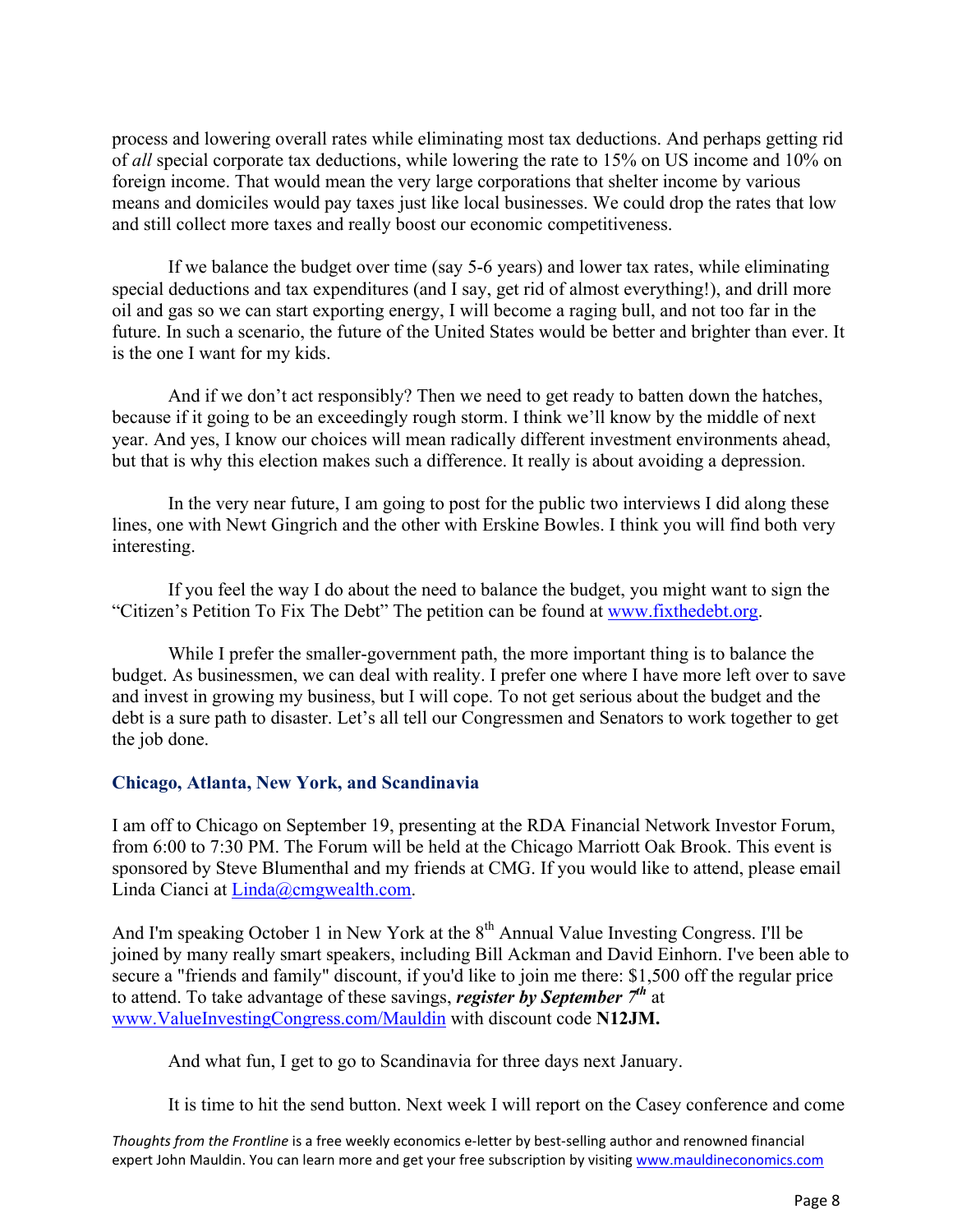bodacious people I met in Palo Alto.

Have a great week. And think about your choices. Especially if you are one of the 97 people in Florida that have not made up your minds. They are spending something like \$150,000 a vote on you. Sigh.

Your never gonna run again for anything analyst,

John Mauldin

# **Share Your Thoughts on This Article**

**Post a Comment** 

#### Send to a Friend | Print Article | View as PDF | Permissions/Reprints | Previous Article

*Thoughts From the Frontline* is a free weekly economic e-letter by best-selling author and renowned financial expert, John Mauldin. You can learn more and get your free subscription by visiting http://www.mauldineconomics.com.

Please write to subscribers@mauldineconomics.com to inform us of any reproductions, including when and where copy will be reproduced. You must keep the letter intact, from introduction to disclaimers. If you would like to quote brief portions only, please reference http://www.mauldineconomics.com.

To subscribe to John Mauldin's e-letter, please click here: http://www.mauldineconomics.com/subscribe/

To change your email address, please click here: http://www.mauldineconomics.com/change-address

If you would ALSO like changes applied to the Mauldin Circle e-letter, please include your old and new email address along with a note requesting the change for both e-letters and send your request to compliance@2000wave.com.

To unsubscribe, please refer to the bottom of the email.

*Thoughts From the Frontline* and JohnMauldin.com is not an offering for any investment. It represents only the opinions of John Mauldin and those that he interviews. Any views expressed are provided for information purposes only and should not be construed in any way as an offer, an endorsement, or inducement to invest and is not in any way a testimony of, or associated with, Mauldin's other firms. John Mauldin is the Chairman of Mauldin Economics, LLC. He also is the President of Millennium Wave Advisors, LLC (MWA) which is an investment advisory firm registered with multiple states, President and registered representative of Millennium Wave Securities, LLC, (MWS) member FINRA, SIPC. MWS is also a Commodity Pool Operator (CPO) and a Commodity Trading Advisor (CTA) registered with the CFTC, as well as an Introducing Broker (IB) and NFA Member. Millennium Wave Investments is a dba of MWA LLC and MWS LLC. This message may contain information that is confidential or privileged and is intended only for the individual or entity named above and does not constitute an offer for or advice about any alternative investment product. Such advice can only be made when accompanied by a prospectus or similar offering document. Past performance is not indicative of future performance. Please make sure to review important disclosures at the end of each article. Mauldin companies may have a marketing relationship with products and services mentioned in this letter for a fee.